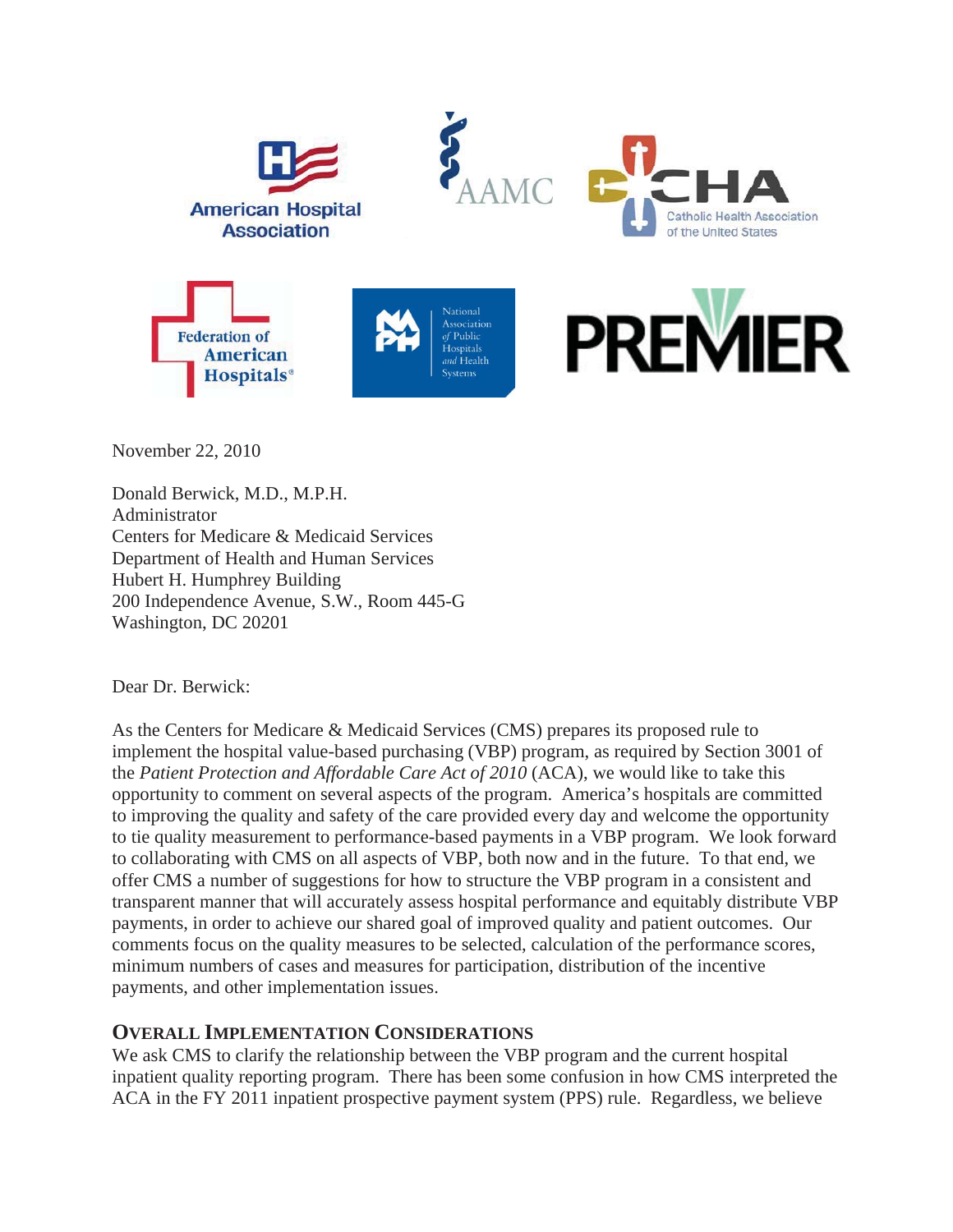Donald Berwick, M.D., M.P.H. November 22, 2010 Page 2 of 7

that the continued reporting of quality measures on *Hospital Compare* is important for public reporting purposes, even if not all measures are incorporated into the VBP program. When CMS publishes the proposed rule for the VBP program, we encourage the agency to seek comment on a transition process whereby new measures may initially be reported and then later assessed for incorporation into the VBP program. We also encourage CMS to propose a process for continuing some voluntary reporting capabilities, such as for the children's asthma care measures.

We also ask CMS to articulate how the agency expects in the future to integrate the measures used for the VBP program with the clinical quality measures used to demonstrate meaningful use under the Medicare electronic health records (EHR) incentives program. It is unclear whether CMS has a roadmap for getting to one core set of quality measures that reaches across the agency's various hospital reporting programs. For example, the emergency department throughput measures that were finalized for incorporation into the hospital quality inpatient reporting program in fiscal year (FY) 2014 are specified for manual data abstraction, yet the same measures are specified for collection through EHRs for stage one of meaningful use.

# **QUALITY MEASURES**

The foundation of the hospital VBP program will be the measures that CMS selects to assess hospital performance. Hospitals currently are reporting on a broad number of measures through the hospital inpatient quality reporting program, formerly known as the Reporting Hospital Quality Data for Annual Payment Update Program. Many of these measures would add value to and are appropriate for public reporting, but not all are appropriate candidates for the VBP program. In selecting measures for the VBP program, CMS should use measures that fall under the National Quality Strategy, are endorsed by the National Quality Forum (NQF) and recommended by multi-stakeholder groups, such as the Hospital Quality Alliance (HQA) or the future Measure Applications Partnership. We also suggest that CMS look to a framework for evaluating quality measures that was put forward recently by The Joint Commission. According to The Joint Commission, "accountability measures" are those measures that maximize health benefits to patients because they fulfill four criteria:

- 1) The measure is based on solid research that shows that following a particular care process leads to improved patient outcomes;
- 2) The measure accurately assesses whether evidence-based care has been delivered;
- 3) The measure addresses a process of care that is close in proximity to the desired patient outcome; and
- 4) Unintended adverse consequences associated with the measure are minimal to none.

It has been suggested that those measures with universally high scores among hospitals, referred to as "topped out" measures, should not be included in a VBP program. We disagree with the notion that measures with consistently high scores are inherently not useful in evaluating hospital performance. Rather, the selection of measures for the VBP program should be based on the measures' ability to improve patient care and patient outcomes.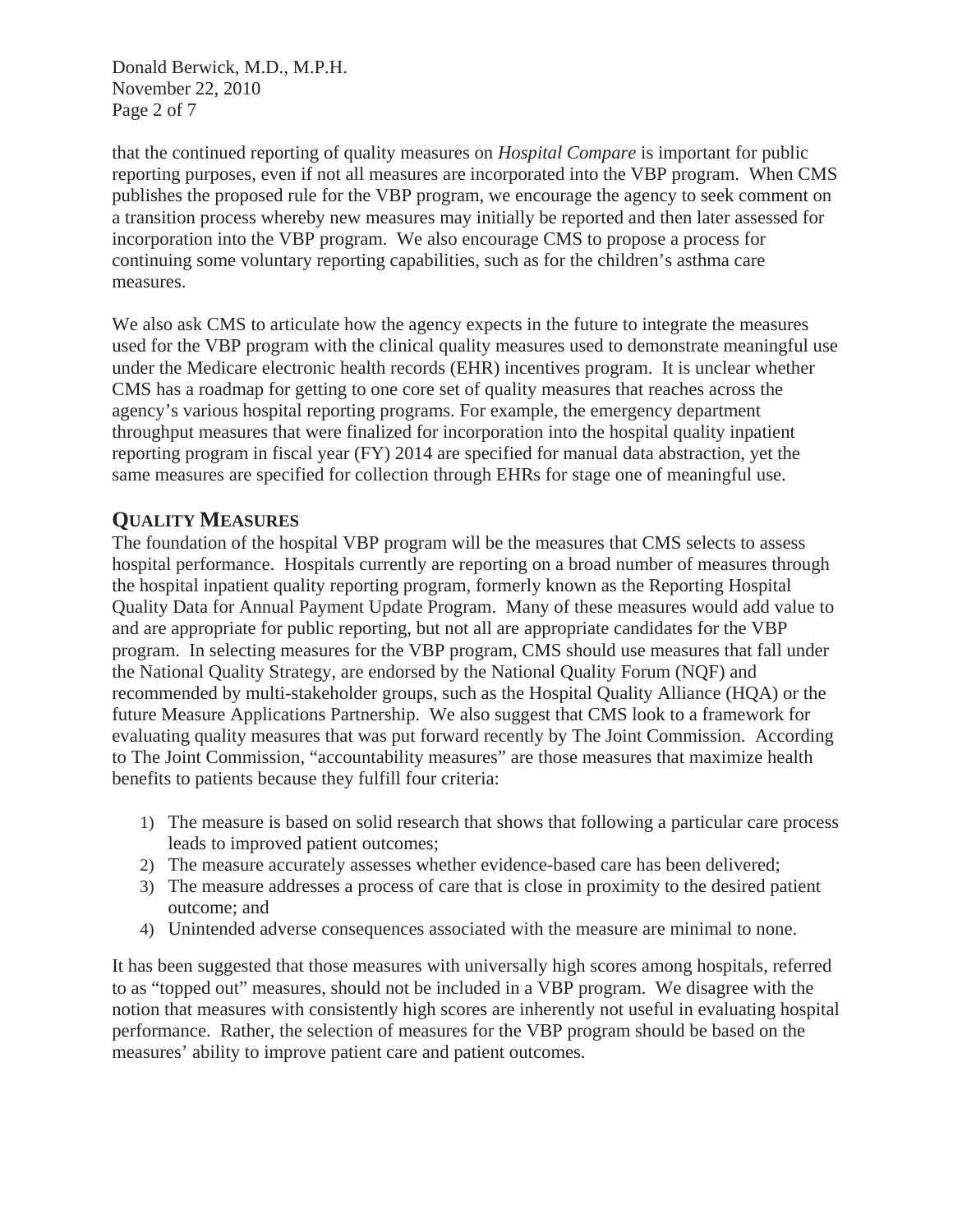Donald Berwick, M.D., M.P.H. November 22, 2010 Page 3 of 7

Outcomes Measures. While most of the measures used for the hospital quality inpatient reporting program are process measures, there are several outcomes measures currently reported on *Hospital Compare* assessing 30-day mortality and readmissions for heart attack, heart failure and pneumonia patients. Within the next several years, measures assessing rates of central lineassociated blood stream infections (CLABSI) and surgical site infections (SSI) will be reported by hospitals and posted on *Hospital Compare*. The hospital field is supportive of developing outcomes measures that can accurately assess hospitals' ability to achieve positive outcomes for their patients.

With regards to selecting measures for the VBP program, by law, CMS cannot include the readmissions measures in the hospital VBP program. Thus, the only outcomes measures available for the first year of the VBP program are the mortality measures. Since reporting on the mortality measures has begun, there has been discussion in the quality measurement community, including researchers, clinicians, providers and consumer groups, as to the ability of the mortality measures to accurately assess differences in patient outcomes among hospitals. Providers have ongoing concerns that the risk-adjustment methodology in the current mortality measures is not robust enough to accurately capture differences among hospitals' patient populations. In particular, the measure does not adjust for or exclude patients who are very near the end of life or who have expressed a preference for not receiving life-sustaining treatment. Consumers have expressed concerns about the measure display because *Hospital Compare* groups hospitals into only three performance buckets, and most hospitals achieve a mortality rate that is no different from the average, and, therefore, most hospitals look the same.

We believe that the continued debate on the adequacy of the risk adjustment as well as the scientific and quality reporting acceptability of the mortality measures, as they currently are specified, should give CMS pause when considering whether or not to include them in the VBP program. We encourage CMS to continue to develop outcome measures and refine the methodology of the mortality measures.

Healthcare-associated Infections. CMS is statutorily mandated to include measures in the hospital VBP program that assess healthcare-associated infections, as measured by the prevention metrics and targets established in the Action Plan to Prevent Healthcare-Associated Infections of the Department of Health and Human Services. The hospital field is supportive of reporting infection rate measures and including such measures in the VBP program. Because data collection will not begin on the CLABSI measure until 2011 and on the SSI measure until 2012, CMS will not be able to use these measures in the initial year of the VBP program. Thus, the hospital field believes that the surgical care measures, which are included in both the existing surgical care measures set and the Action Plan, should be used as the healthcare-associated infection measures in the early years of the VBP program. However, hospital performance on these measures should be counted only once in calculating hospitals' VBP performance scores, even though the measures fulfill two different VBP measure categories. The hospital field believes that the hospital-acquired condition (HAC) measures that were finalized in the FY 2011 inpatient prospective payment system (PPS) rule should never be used in the hospital VBP program in their current format. These measures are derived from billing data and capture information only on a subset of the hospital's patients. They are neither endorsed by the NQF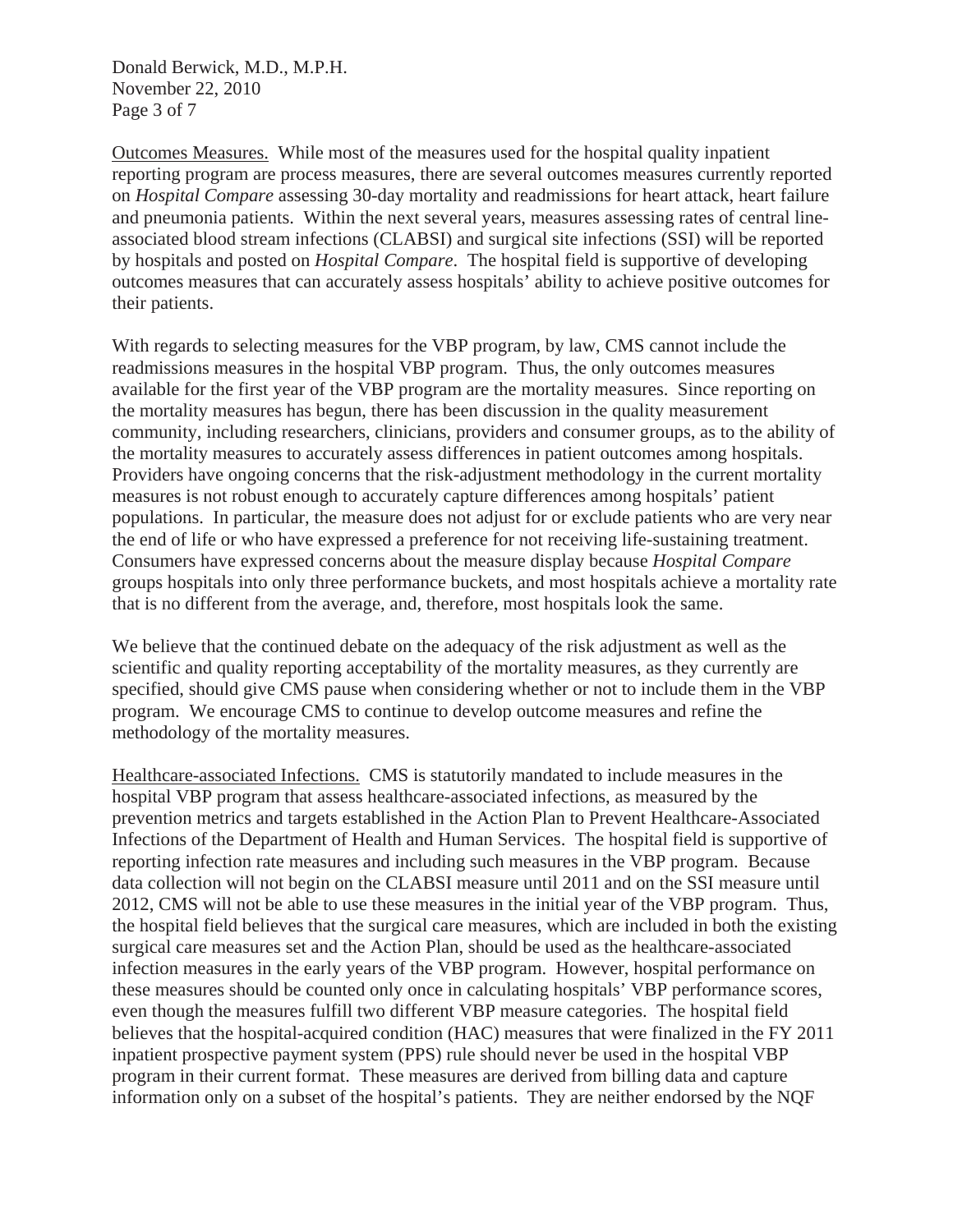Donald Berwick, M.D., M.P.H. November 22, 2010 Page 4 of 7

nor adopted by the HQA and, further, have never been vetted by the scientific community or field-tested among hospitals. In the future, we encourage CMS to identify additional infectionrelated measures that are derived from patient medical records or electronic health record systems and can be collected through a standardized and validated process.

#### **CALCULATING PERFORMANCE SCORES**

One of the critical decisions that CMS will need to make in designing the VBP program is the weight to give to each individual measure or category of measures in determining a hospital's overall VBP performance score. We suggest that CMS explore different weighting methodologies and present several options for public comment in the VBP proposed rule. One of the methods CMS should explore is weighting scores by "opportunities to provide care," where a hospital's overall denominator would be the sum of every opportunity it has to provide the right care. This option naturally weights each hospital's score by its own patient mix. In contrast, if CMS proposes to group measures into the broad categories of process measures, patient experiences and outcomes measures, these categories should not be weighted equally.

## **MINIMUM NUMBER OF CASES AND MEASURES FOR PARTICIPATION**

CMS will need to determine the minimum number of patient cases that a hospital must have for each measure to participate in the VBP program. While hospitals' performance scores traditionally have been reported on *Hospital Compare* if they had at least 25 patient cases per quarter, little empirical work has been done to evaluate whether this is a statistically appropriate threshold. As directed by the ACA, CMS must conduct an analysis of what minimum thresholds are appropriate. We urge CMS to publicly release the results of those studies no later than the date of publication of the proposed rule, so that the studies may inform comment on the rule. A hospital's performance on these quality measures will determine the payment it receives. It is inappropriate for hospitals to be penalized because of instability in their data caused by having a small number of cases or measures. Likewise, data instability could cause smaller hospitals to see their performance swing wildly in a positive or negative direction from one year to the next.

In addition to determining the minimum number of patient cases per measure, CMS will need to set a minimum number of measures for which hospitals must have data for participation in the VBP program. Depending on how CMS chooses to construct the overall performance score, the agency also may need to determine a minimum number of measure domains (*e.g.*, heart attack care or process measures) for participation. It seems logical to exclude hospitals whose only measures are the patient experiences of care measures. It also seems reasonable to expect hospitals to have scores for at least half of the VBP measures in order to participate in the program. However, we urge CMS to offer several options for a minimum measure threshold in the proposed rule so that the agency can solicit public opinion on this topic.

The decision as to whether or not a facility has enough data to participate in the VBP program will have a large financial impact on the hospital and its ability to plan for any future investments in its quality improvement infrastructure. We urge CMS to alert an affected hospital as soon as possible if it will not meet the minimum participation threshold for a VBP program year. We also encourage CMS to think broadly about which hospitals to include in the mandated demonstration program for hospitals excluded from VBP because they have an insufficient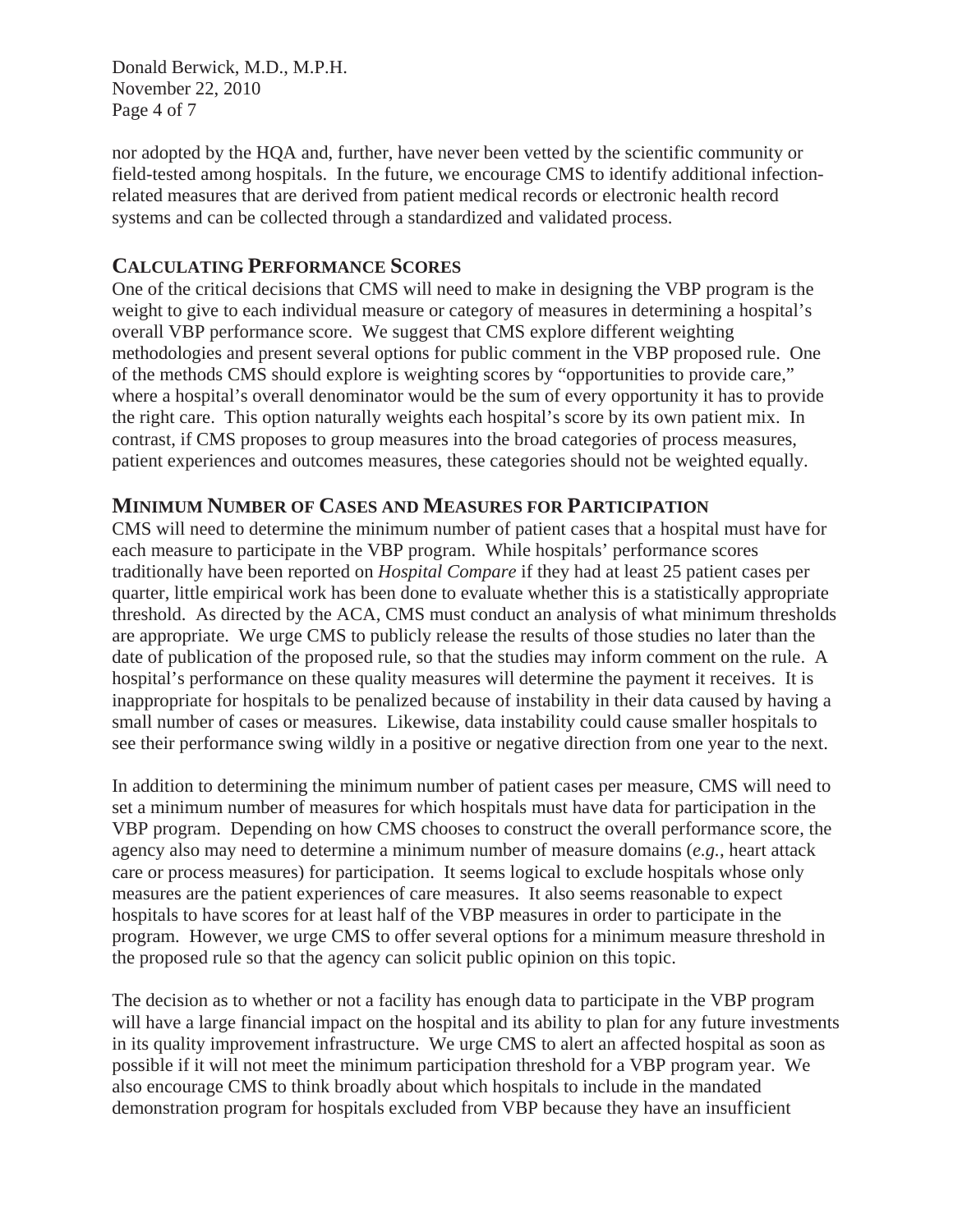Donald Berwick, M.D., M.P.H. November 22, 2010 Page 5 of 7

number of measures and cases. Because there are several levels in the assessment process – at the patient case, measure and domain level – at which a hospital may not have enough data for participation in the VBP program, there is the possibility that hospitals not usually considered to be "small" hospitals may find themselves excluded from the VBP program. We encourage CMS to set broad parameters that would allow a wide variety of hospitals to participate in the demonstration.

## **TIMING OF VBP PROGRAM IMPLEMENTATION**

The ACA sets out certain parameters regarding the timing of VBP program implementation. First, the VBP program begins on October 1, 2012. Second, CMS must notify hospitals of the performance period scores that will be used to determine their VBP incentive payment at least 60 days before the VBP program begins, or by August 2, 2012. Finally, CMS must announce the standards that will be used to assess hospital performance at least 60 days before the performance period begins.

CMS has the flexibility to define both the length and timing of the baseline and performance periods, within the ACA parameters. While the hospital field believes that longer periods of measurement more accurately portray hospital quality, comparability between the two periods is critical and should be given priority. Specifically, in order for CMS to notify hospitals of their performance period scores by August 2, 2012, the most recent quality data the agency would be able to use are the data that are due to the warehouse May 15, 2012, which are data on hospitals' performance in the  $4<sup>th</sup>$  quarter of 2011 (see fig. 1). Thus, if the performance period were to be 12 months in length, it would have to begin January 1, 2011. However, CMS also is required to announce the standards that will be used to assess hospital performance at least 60 days before the performance period begins. If the performance period were to begin on January 1, 2011, CMS would have had to announce performance standards by November 2, 2010. Thus, it will not be possible for CMS to have a 12-month performance period for the first year of the VBP program.



**Figure 1: Fiscal Year 2013 VBP Timeline with 12-month Performance Period** 

In the first year of the VBP program, the agency should not use differing time spans for the baseline and performance periods to achieve longer measurement periods at the expense of introducing seasonality issues. We instead recommend that the agency shorten the baseline period for the first year to correspond to the performance period in order to avoid any issues with quality measure seasonality. That is, CMS should use corresponding calendar quarters for the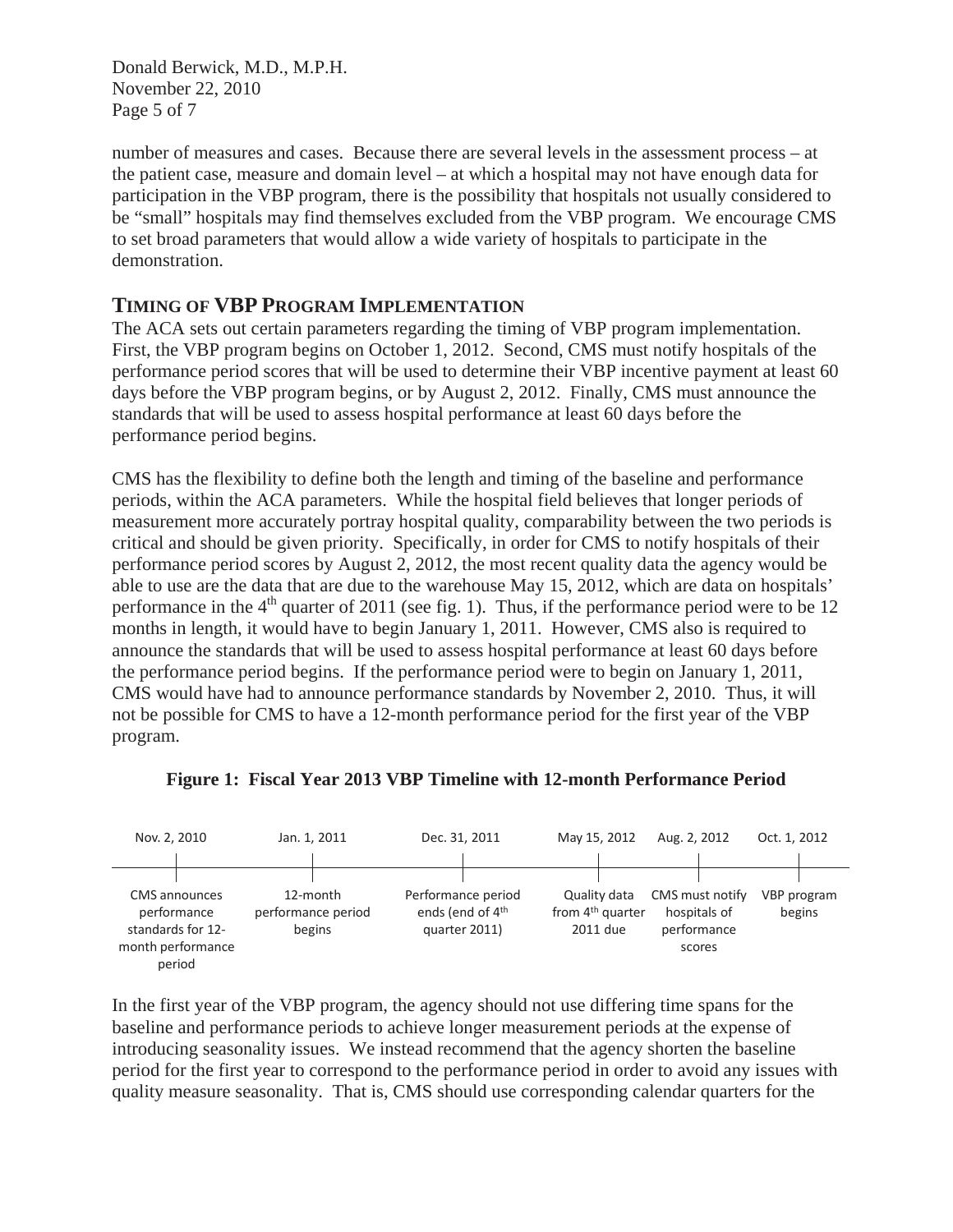Donald Berwick, M.D., M.P.H. November 22, 2010 Page 6 of 7

baseline and performance periods, both of which should be at least six months long. For example, CMS could use a baseline period of  $3<sup>rd</sup>$  and  $4<sup>th</sup>$  quarter 2010 and a performance period of  $3<sup>rd</sup>$  and  $4<sup>th</sup>$  quarter 2011 (see fig. 2). In subsequent years of the VBP program, when such time pressures have been alleviated, we recommend CMS use a full 12 months of data for both the baseline and performance periods.





If, as seems likely, some or all of the baseline period selected by CMS for the initial year of the VBP program already has commenced by the time the VBP final rule is published, we ask CMS to exclude from the first year of the program those hospitals that do not have baseline data because they were not participating in the hospital inpatient quality reporting program. These hospitals should not be penalized under the VBP program for not having performance data during this time period because they could not have known the timing of the initial baseline period. They simply should be excluded from the initial year of the program and no funds should be withheld from their usual payments.

#### **VBP INCENTIVE PAYMENTS**

Implementation of the VBP program represents a substantial change in how hospitals will be paid under the Medicare program. The financial incentives tied to hospital performance can be distributed in several ways, each of which could have a different effect on hospitals' abilities to use the payments to implement quality improvement activities.

While it may seem the simplest approach to attach a portion of each hospital's VBP incentive to each of its discharges, this will result in hospitals receiving a very small portion of their overall VBP incentive with each Medicare claim. Thus, we caution CMS against this approach, which could dilute any immediate and significant effect the VBP program may have on hospital performance. Attaching such a small amount of funds to an already-existing payment is not likely to lead to hospitals identifying it as a performance incentive that should be used to further improve quality. Rather, it is likely to get "lost" in the pool of overall Medicare payments.

In contrast, using a lump-sum approach to distribute VBP incentives would help ensure that the VBP program immediately and significantly impacts hospital performance in a manner that improves the quality of care. Because a lump sum payment would be a dedicated and much more visible pool of funds, it would help hospitals identify it as an incentive and use the payment